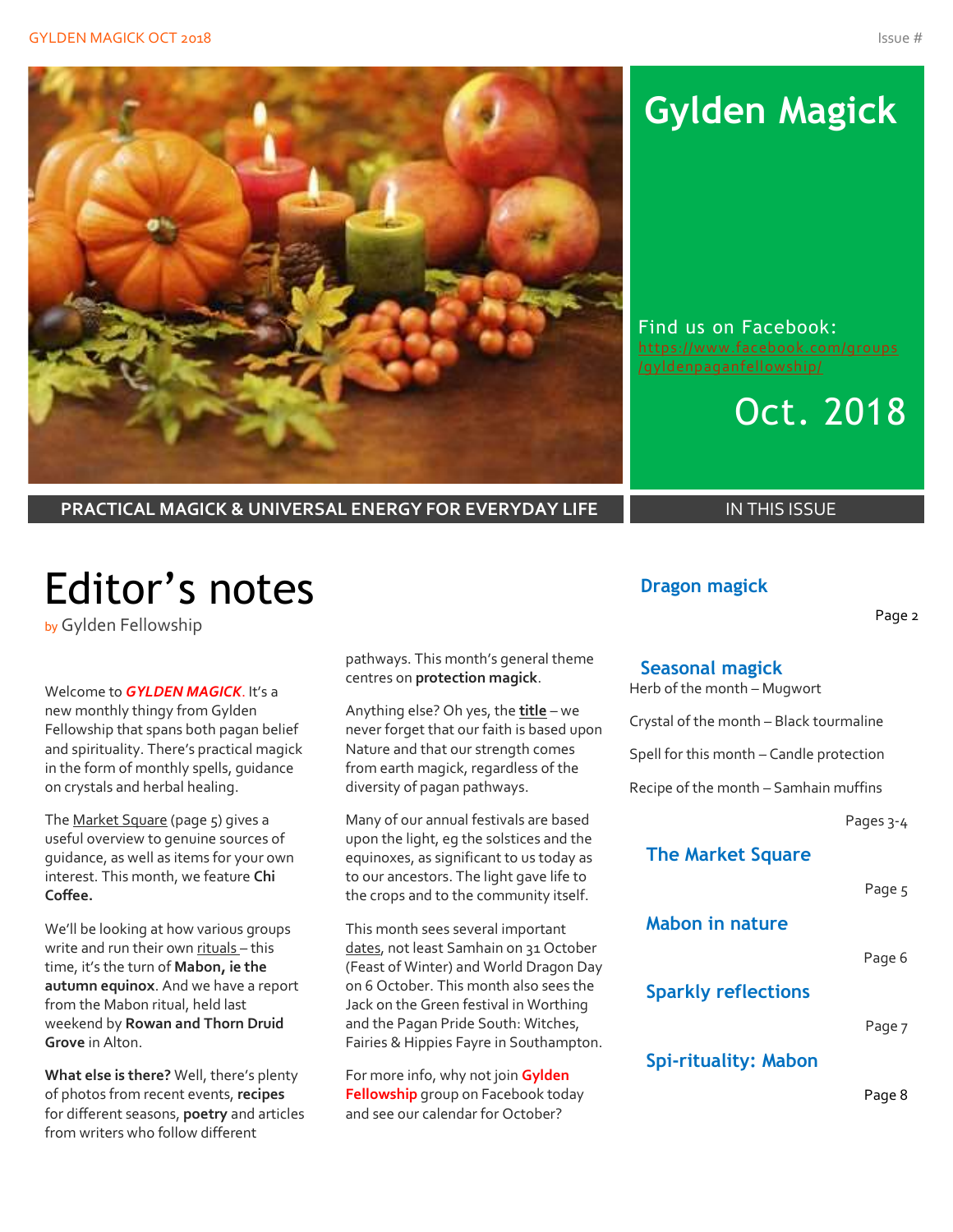# Dragon Magick

by Spriggan Witch

For one of the greatest protective influences in magick, I request the attendance of dragons. The Dragon's energy is fierce and strong, but loyal.

Whenever I feel that I am under psychic attack or there is an energy that I feel I need to be protected from, I sit my dragons around me. Usually one will guard my home and the others are sent to guard my family members wherever they are.

Once you are used to working with dragons, they are easy to call in times of need. The dragons appear to me in their traditional Chinese form. However, I would suggest that they are also influenced by the key five elements that exist in this universe, ie **Fire, Water, Earth, Air and Spirit**.

When using Chinese dragons, you need to be mindful that these elements are in the more traditional forms – namely in **Wood, Fire, Earth, Metal and Water.** These elements have different meanings to the standard, common pagan elements and can be classed as masculine or feminine, linked to health, the zodiac and attributed to animals.

**"They want to assist with healing and protection as their key roles."**



So, each combination of element and dragon can have a different cause and effect. For instance, a wood dragon would be a masculine dragon with the sign of Venus and, therefore, a warrior who would protect and be loyal.

It is believed that dragon magick is one of the oldest forms of magick. The dragons have always been depicted as mythical creatures who have a vast array of powers and knowledge in Chinese folklore.

They also have a more positive energy in Eastern traditions. Western dragons have always been portrayed in a more negative way and not treated with the same respect.

### You should question yourself carefully before working with dragons. *First, take time to ensure that you actually like dragons*.

Research the dragons and look at the folklore, as they will only work with people whom they trust. They are vastly knowledgeable and wise once you have forged a friendship,

they will always walk with you or assist you when you call.

To connect to the dragon magick, you need to believe in them. To have dragons in your life can be unpredictable at times, ie you need to know your purpose and set goals to achieve with your working dragons.

They will give you knowledge and greater wisdom, especially if you meditate with your dragon as a focus and listen to what they say!

As with every change in a magickal path, working with dragons will change the way you work. They are purposeful creatures and will not want to work making binding love spells or the like; they want to assist with healing and protection as their key roles.

They are focused and need clear instruction. If you want to bring a particular element of dragon, *eg water,* surround yourself and your altar with elements of water (sea shells or a bowl of water) or go down to the beach.

*The key question is whether the dragon is a mythical creature or is it just a form of energy? That is now for you to find out!*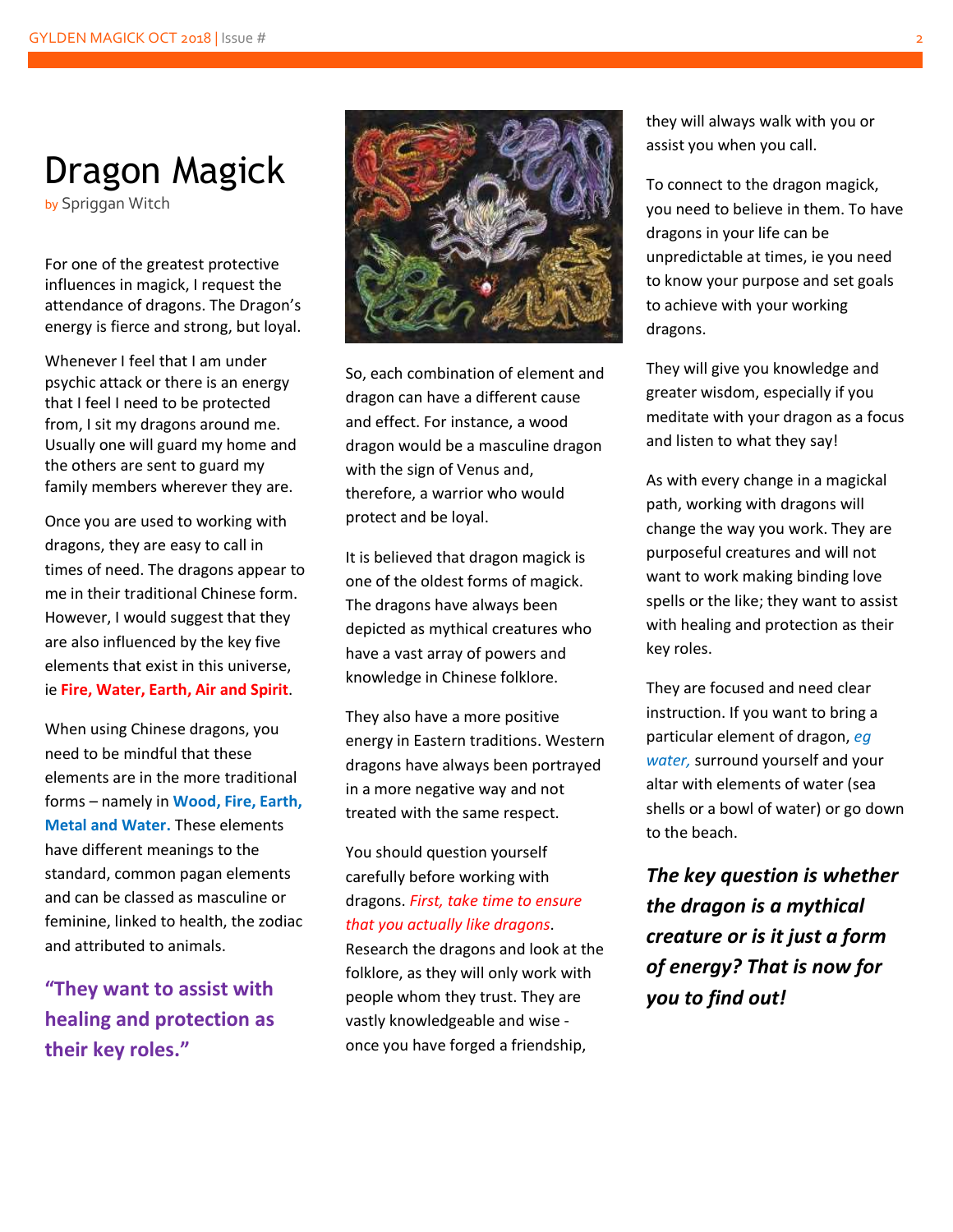# **Spell of the month: protection**

Bearing in mind that this is the month leading up to Samhain, when the veil between worlds is very thin, here's a candle spell that's designed to give basic protection for ritual or altar work.

A lot of candle magick involves writing on the wax and I find that using a crystal to write on the candle can give a boost to the spell. Never blow the flame out - just pinch it or snuff it out.

Please note that all the spells used or quoted in *GYLDEN MAGICK*, were written by members of Gylden Fellowship.

**Set-up**: a dark blue candle, a small container of patchouli oil, pine or sandalwood incense, salt and water. Altar colours for Mabon-Samhain are yellow, orange, brown or gold.

- 1. Anoint the candle with some of the patchouli oil.
- 2. Chant, "*Candle of protection, power and might, Protect me from evil with your pure light*".
- 3. Light the candle and the incense.
- 4. Anoint your forehead with some of the patchouli oil.
- 5. Sprinkle salt and some water around the candle.
- 6. Visualise all negative thoughts and stresses fading away.
- 7. Chant, "*Let all the elements now combine,*

*To protect my heart and mind,*

*Let darkness and evil fade away*

*So only good shall come my way*",

8. Let the candle burn out completely and repeat as needed.



# **Crystal of the month: tourmaline**

OK, off we go with black tourmaline (schorl) for this month. A crystal specialist that I met recently, described black tourmaline as "a real thug" when it comes to protection.

Tourmaline is the name for a group of related minerals, eg schorl, indicolite, verdelite and rubellite - the name comes from the Sinhalese (Sri Lankan) word, *tourmali*, ie mixed parcel. So, tourmaline is found in all colours, but we're looking at the black crystal here. OK then, what are the main **healing properties**?

- 1. Black tourmaline is very good for protection against psychic attack, negative energies or malicious spells.
- 2. It's also linked to the base chakra and can help with grounding or anxiety problems.
- 3. Actually, if you believe that someone has sent a hex or curse against you, black tourmaline can be used with either quartz or mica to send the malice back to source.
- 4. Black tourmaline, like a few other stones, is great against strong EMFs (electromagnetic fields) from computers or smartphones.
- 5. It helps people to combat dyslexia or arthritis.
- 6. Black tourmaline is good for cleansing your chakras.
- 7. It strengthens the immune system, improves your metabolism and self-esteem.

Here's **some ways to use** black tourmaline.

- 1. Keep the crystal with you when travelling spiritually or meditating, as its protective nature guards against psychic attack on other planes.
- 2. Key feelings to lose are negativity and phobias black tourmaline soaks up all your tensions or stresses and leaves you to think about being positive, optimistic and relaxed.
- 3. Wear black tourmaline jewellery, eg necklaces, rings, bracelets, etc. It's recommended to wear it on the left side of the body, to permit better access to your chakras.
- 4. Place the crystal in living spaces, in the car or near any source of EMFs. To cleanse a room, place the stone in a bowl of spring water each day.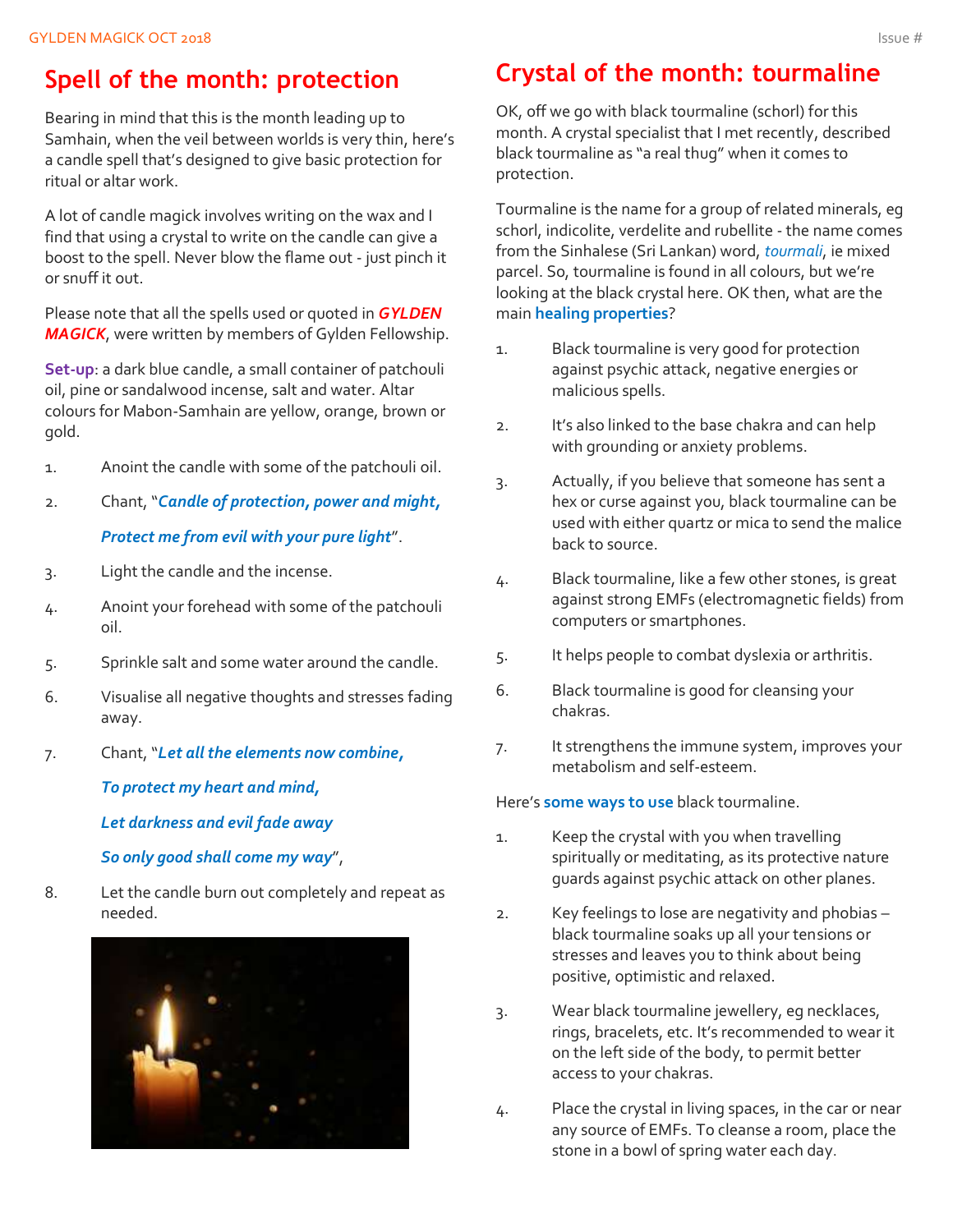## **Herb of the month: mugwort**

Mugwort (*Artemisia vulgaris*), along with star anise and ginger, is a correspondence herb for October. It takes its name from its use as a flavour for ale, particularly when brewed with malt, before hops were used – mugwort can be used as base for mead too. It was also known as *waremodh* by the Saxons for the herb's powers against poison and infection.

As a **medicine**, mugwort is really good in these areas:

- a) Nervous system
- b) Digestion
- c) Cuts and wounds requiring antiseptic cleansing
- d) Menstrual problems, but mugwort is not for those in pregnancy
- e) Anti-spasmodic
- f) Fever issues mugwort causes sweating and stops coughs
- g) Anti-worms, moths, maggots and other bacterial issues.

From the **healer's** point of view, practically all of the plant can be used, but the leaves have a strong anti-bacterial effect. As its Latin name suggests, mugwort is linked with the Greek moon goddess, Artemis, partly because of its effect on feminine complaints. *Scott Cunningham* suggests there are many **magickal uses** for the herb too:

- a) To enhance psychic powers during scrying
- b) To help with protective magick
- c) To stimulate prophetic dreams
- d) To aid astral projection
- e) To cleanse tools (as an infusion), eg wands, mirrors or crystal balls.



# **Recipe of the month: Samhain muffins**

#### **Set-up:**

125g wholemeal flour

- 125g plain flour
- 2tsp baking powder
- 100g dark brown sugar
- A handful of pumpkin seeds
- A handful of sultanas
- 100ml olive or sunflower oil
- 4 mashed bananas
- 2 eggs
- 2 tbsp milk

#### *Vegan ingredients can be used if necessary.*

- 1. Heat the oven to 180°C/fan 160°C/gas mark 4.
- 2. Line 6 holes of an oiled, non-stick muffin tin with squares of greaseproof paper.
- 3. Mix wholemeal flour, plain flour, baking powder, dark brown sugar, the pumpkin seeds and the sultanas.
- 4. Add the oil, eggs, mashed bananas and milk.
- 5. Stir the mix with a metal spoon.
- 6. Divide the mix equally between the muffin holes.
- 7. Fill each hole to the top and add a few extra pumpkin seeds to the tops.
- 8. Bake for about 20 minutes or until the muffins are cooked through.

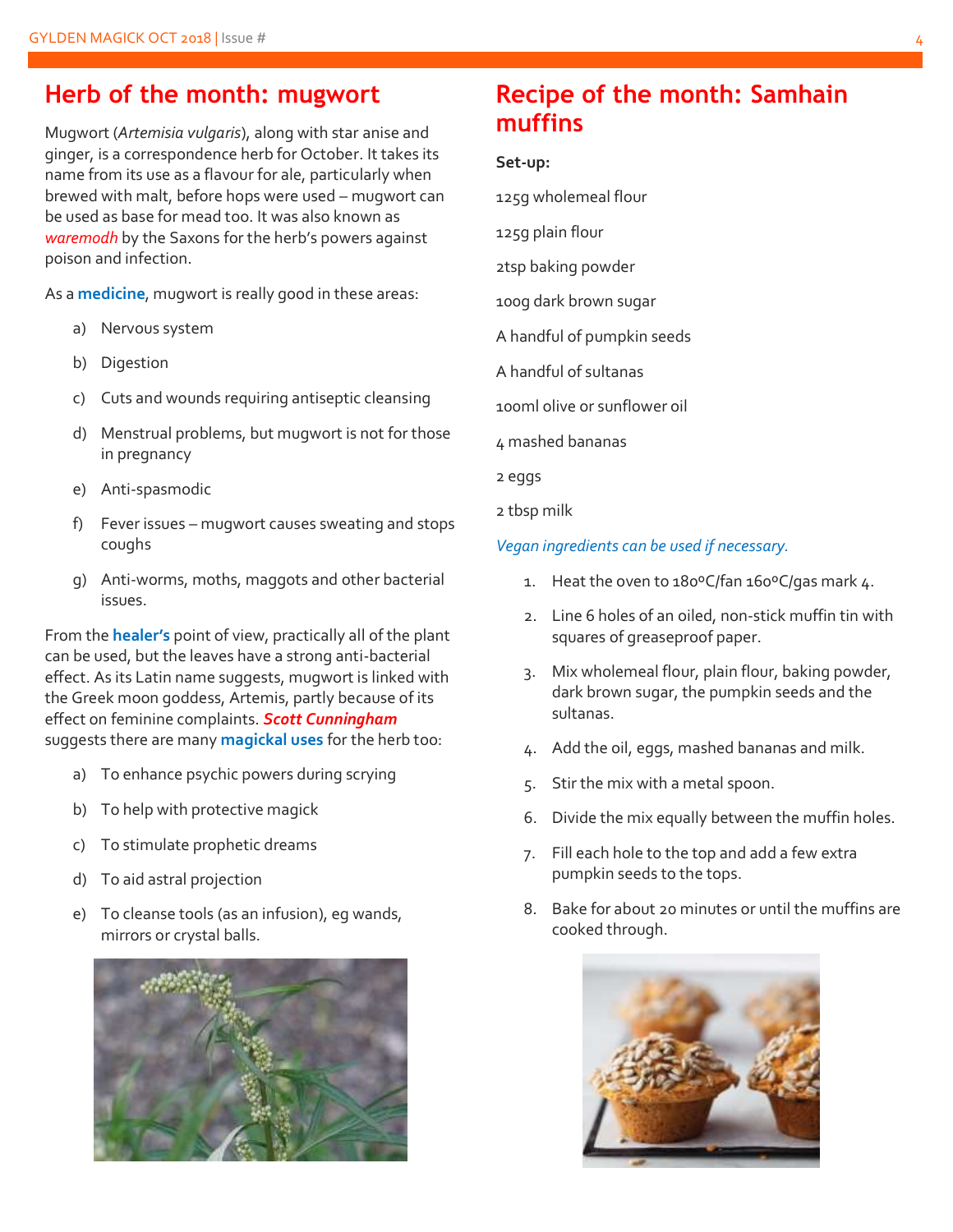# The Market Square: Chi Coffee

In last month's issue of *GYLDEN MAGICK*, we met the Storyteller in the town square on market day. Now, it's time to meet **Chi Coffee**. Let's try to visualise the scene. It's market day in a small country town and the traders are setting up their stalls, putting out their stocks. As you read further issues of *GYLDEN MAGICK*, so we'll introduce you to these traders in a lot more detail, but for now, they're here and putting up their stands. It's a lovely sunny day in the town square, with cobbled stones underfoot and an Eleanor Cross in the centre. There are old buildings all around and roads off to the side.

Chi Coffee is a spiritual coffee shop, based in Portsmouth. It opened in February 2013 and is run by **Jane and Wayne Davis**. The coffee shop hosts regular readers every day, covering:

- a) Tarot cards
- b) Oracle cards
- c) Tea Leaf readings with cards
- d) Mediumship readings.

Chi Coffee holds many other spiritual events each month, as follows.

- 1. Regular Healing shares are held once a month on a Friday night.
- 2. Medicine Wheel meetings are where sacred space is open and we work with our ancestors, guides and animals for healing. We use drums, rattles and other sound instruments - this offers a very powerful healing.
- 3. There is a monthly Drum Healing share, where we use drums, rattles and other sound instruments along with Reiki and any other form of healing that those present use.
- 4. At other times, Chi Coffee runs teaching for Reiki 1, 2 and 3.
- 5. On the third Thursday of each month, we hold the Southampton Witches Moot Wayne is the lead for the Southampton Witches.
- 6. We hold regular Psychic development classes for all levels of experience, two nights a week.
- 7. And, working with different teachers, we hold a variety of other workshops throughout the year, eg jewellery and runes and psychic suppers too.
- 8. Chi Coffee is also linked with monthly new moon rituals and Buddhist meditations.

Contact information: Chi Coffee, 146 London Road, Portsmouth PO2 9DJ

**Wayne Davis** is a Shamanic Practitioner, Chumpi Pago, Reiki Master/Teacher and Animal Healer/Communicator. He holds regular workshops teaching shamanic practices, including working with animal spirit guides, Munay-Ki rites and gives talks on the Shamanic Path.

**Jane Davis** is a Reiki Master/Teacher, Angelic Reiki Master, Chakra Lotus Teacher, Aromatherapist and Reflexologist.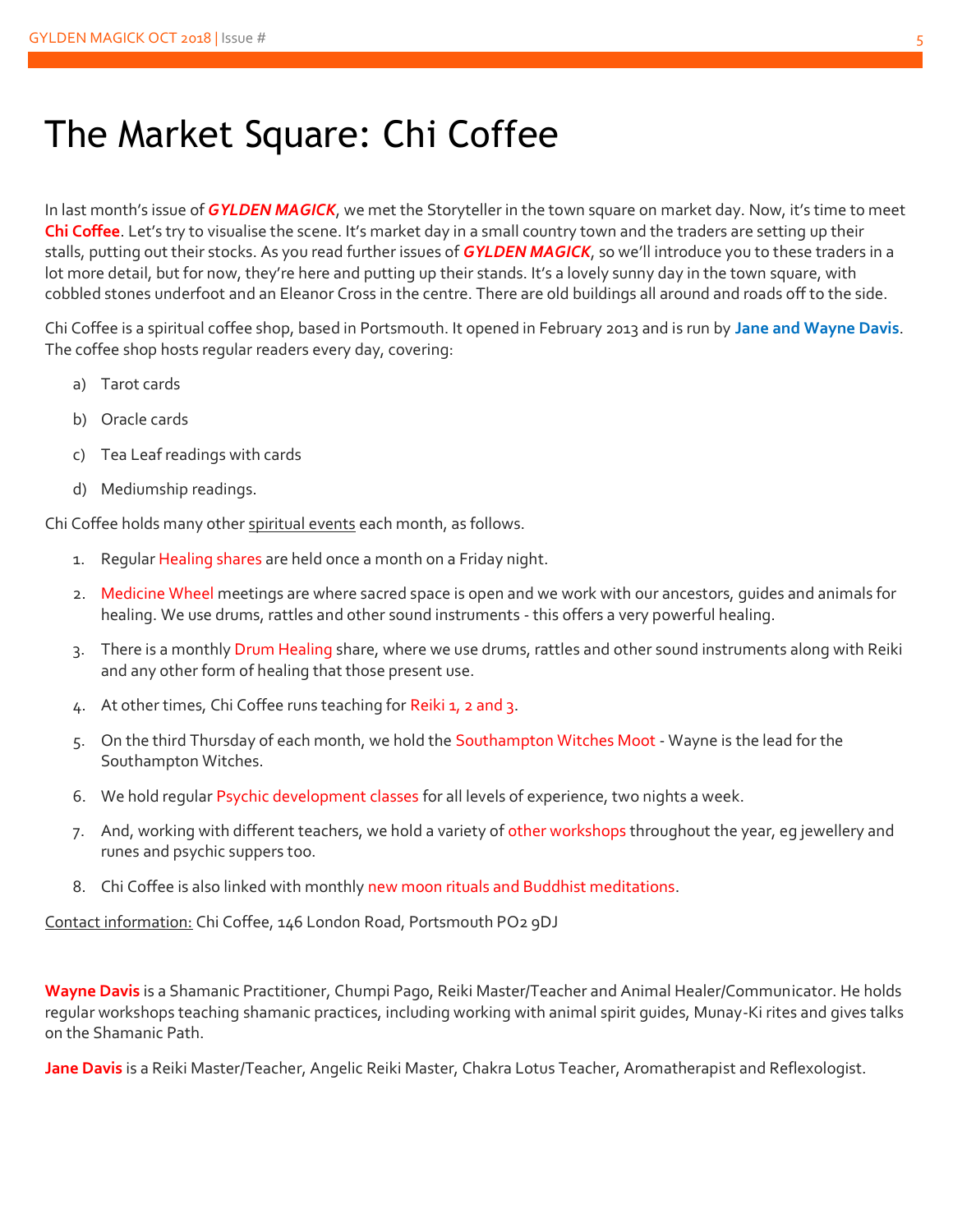### Gylden Magick Oct 2018

**Seasons of Albion Moot - Mabon 2018 ramble at Waggoner's Wells**







*Gylden Fellowship sends you Samhain blessings. Take a candle to a ritual or for your own altar and say this prayer.*

## **FOR THE FORGOTTEN DEAD**

This candle is for the people out there, some in our community and others around the country who are buried with no headstones or markers, eg:

- Old people in care homes or hospitals with no families.
- Homeless people who greeted us to or from work, from whom we bought the Big Issue.
- Lost children who ran from home and died who knows where.
- Those who wandered our streets with mental health issues and who died unknown and ignored.
- All those who died from violence or neglect and now lie in unremembered or untended graves.
- And all those too numerous to mention.

These are the **Forgotten Dead**, whose spirits we pay tribute to, even though we do not know your names. Accept my candle tonight for you – the unknown, the unwanted, the unloved of our community and be at peace for a while.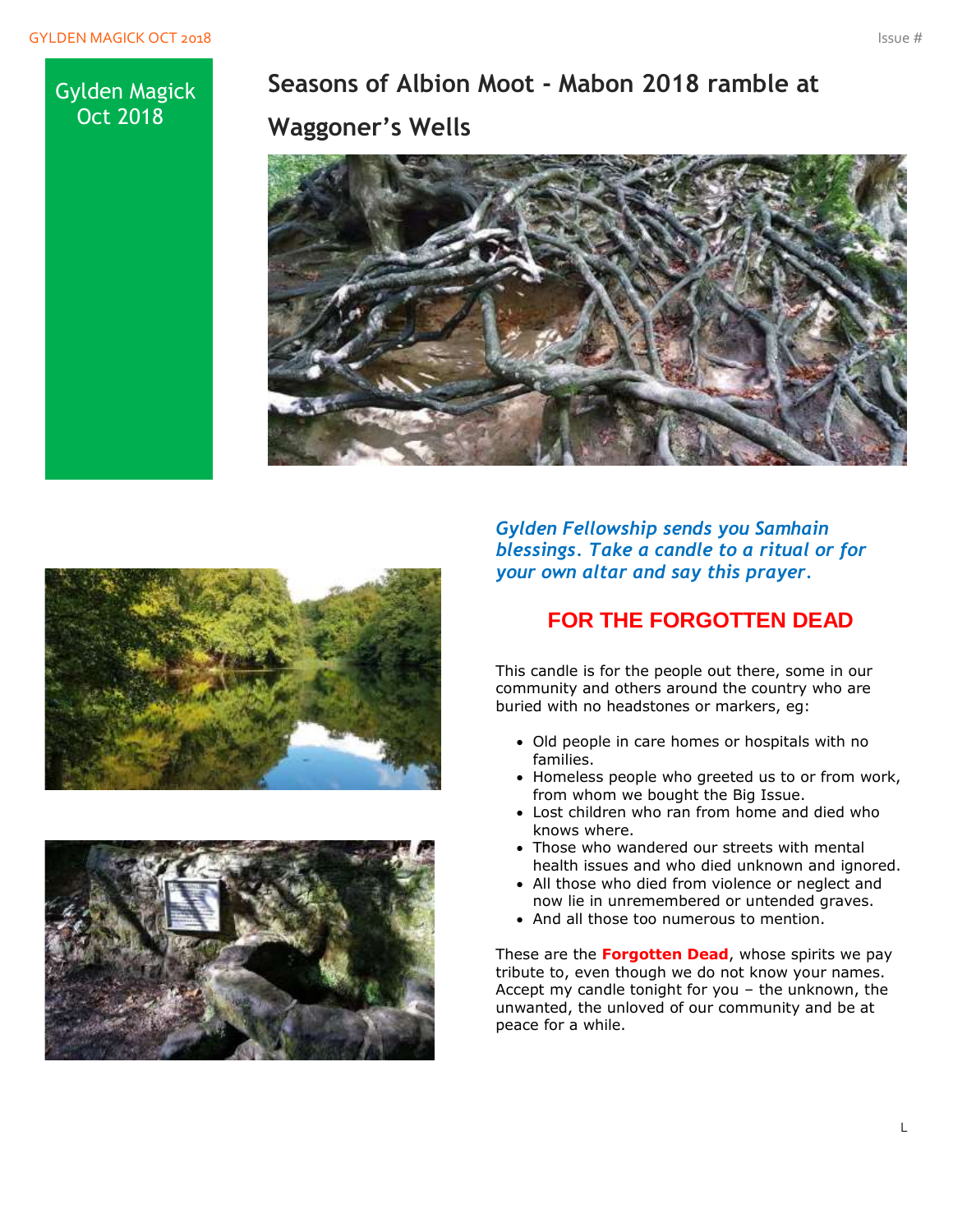# Sparkly Reflections

By Rebecca Granshaw

#### *Courage*

*COUR = RAGE*

*How young is your heart = How deep is your courage? Cour age? Is your heart young or is your heart rage?*

*Courage is fear, that has said its prayers.*

*Courage is fear, that trusts the chosen reality is infinite love, and lets go.*

*Courage is fear, that has asked for infinite love's blessing.*

*Courage is acting as infinite love would, where there was once fear.*

*Courage =*

*Couleur = means colour in French*

*Cœur = means Heart (and the "oe" are joined)*

*Rage = is hidden and repressed pain (grief/sadness/joy) & toxic shame (the completely inaccurate belief that something is defective about I)*

*WHAT COLOUR IS YOUR HEART?*

*Courage*

*Turning towards your heart where once there was rage.*

*Let the heart lead.*

*This is true courage!*



*(I am referring to infinite universal love - prayers can be independent from religion - and mine are!)*